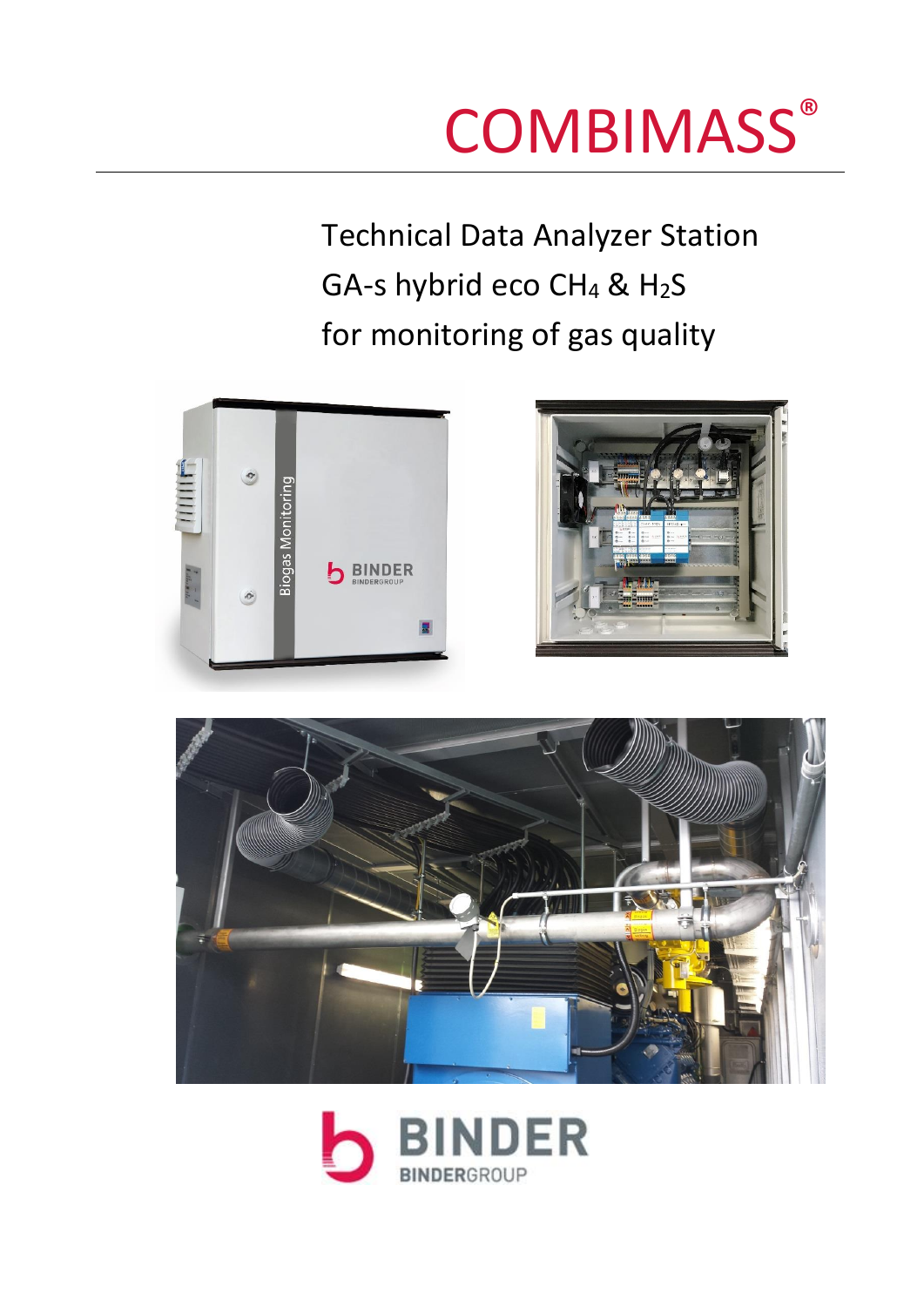# **GAS ANALYZER STATION COMBIMASS® GA-s hybrid**

For decades now, Binder has been supplying leading plant manufacturers with innovative systems for industrial gas flow measurement. In the last few years, the demand for reliable, precise and cost-effective measuring systems for biogas, sewage gas and landfill gas has increased significantly.

Modern anaerobic digestion (AD) plants cannot meet commercial and environmental requirements without appropriate measuring and analysis technique. Analyzer are used to determine gas composition of each single digester, to monitor the operation of H<sub>2</sub>S-filter and gas-cleaning in front of CHP units.

In sewage treatment plants analyzer are used to monitor the  $H_2S$ -filter upstream of the CHP units respectively monitor the gas quality directly after the digester. Compared to AD plants the gas quality doesn't change so much in time (exception: digestion plants with co-fermentation).

In landfills the analyzer are used for long-time monitoring of single wells or gas quality in collector pipes. In older landfills often methane or propane must be mixed with the landfill gas of poor quality to make energetic use in CHP units possible.

The use of H<sub>2</sub>S-filter and its monitoring is a common application if gas is to be used in CHP's. H<sub>2</sub>Sfilters should reliably extract sulfur from the biogas, to reduce maintenance costs and ensure a safe operation of the CHP units for many years. If the filter is monitored, the activated carbon filling can be fully utilized. CHP manufacturers note in their guarantee conditions and/or machine failure insurance contracts require a regular monitoring of gas quality, particularly H<sub>2</sub>S-concentration in front of the co-generator. If gas quality is not monitored, the insurance doesn't apply and the operator is responsible for repair. Sulfur deposits can easily be recognized and analyzed. Therefore the reliable operation and monitoring of the sulfur filter is a very important issue.

The engine settings in the CHP unit can be based on methane concentration, e.g. the spark advance can be adjusted to achieve maximum electrical efficiency and lowest emissions. Even if a gas storage tank is operated between the digester and the CHP, methane concentration can change over time, so fixed settings in the CHP will lead to suboptimal operation. Precise and stable analysis of the CH<sub>4</sub>concentration as well as the use of this information to control the CHP can improve the economic situation of the plant, because only a small portion of the energy in the gas can be converted to electrical energy. A large part is converted to heat.

The basic analyzer station COMBIMASS GA-s hybrid eco CH<sub>4</sub> & H<sub>2</sub>S consists of a ventilated cabinet for indoor installation, such as in the CHP-room, fixed a fixed sampling frequency. The cabinet contains a gas pump, a methane gas cell (0-100 Vol.-%) and a H<sub>2</sub>S-gas cell (0-50/200/2,000 ppm) as well as necessary number of valves for analysis and purging of gas modules. Two 4-20mA analog outputs transmit the data to the customer's PLC. Additionally a digital output for transmission of a common alarm is available.

A further input for calibration gas allows the check and recalibration of the gas modules at site by Binder service employees or an authorized service company. Maintenance is very easy: the filter and other small service parts can be replaced at site by the operator. The gas modules should be checked every 12 months at the manufacturer and refurbished if necessary. New or refurbished gas modules can be provided, so data transmission is uninterrupted. The replacement of the gas modules takes less than 2 minutes and can be done by the operator.

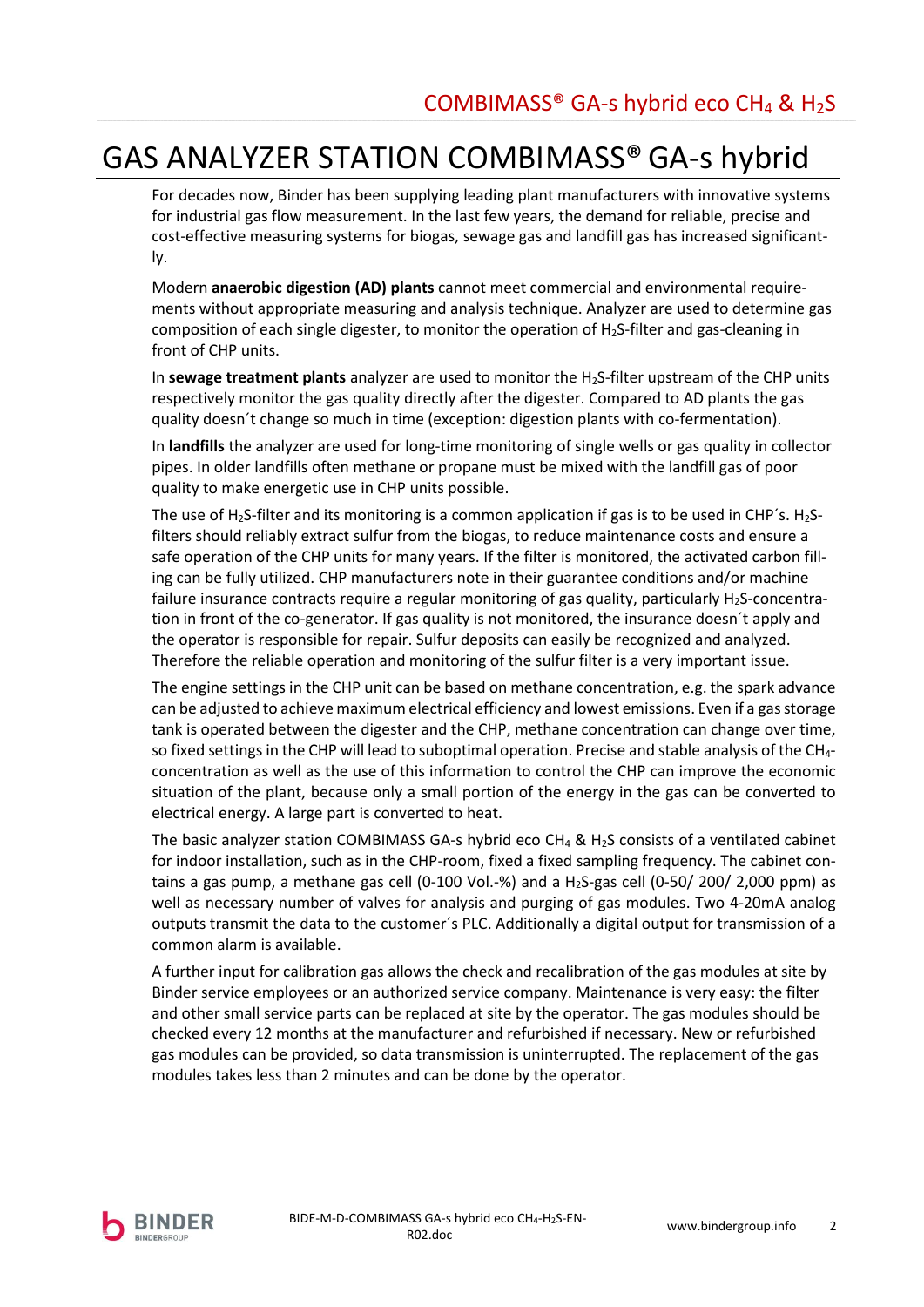## TECHNICAL DATA ANALYZER STATION GA-s hybrid eco

## MAIN COMPONENTS ANALYZER CABINET

- " 1 plastic cabinet for wall mounting: 400x400x200, IP22, 24 VDC, for indoor- installation in a protected environment (+5 to + 40°C, non-corrosive), monitored for LEL by separate means, all connections on the cabinet are prepared for plastic hoses
- 1 CH<sub>4</sub> gas module of the hybrid-series with a NDIR-cell, operation range: 0-100 Vol.-%
- **1** 1 H<sub>2</sub>S gas module of the hybrid-series with an electrochemical cell, operation range: 0-50 (200 or 2,000) ppm
- 3 valves NC (1xgas, 1x purging air, 1x calibration gas)
- $\blacksquare$  1 biogas pump
- 1 manual calibration function (using a service-software)
- 1 ventilation system with an indirect leakage monitoring  $\blacksquare$
- " hardware and software for measuring function, purging of gas modules after each sampling
- hardware and software for pressure and temperature compensation of the signal
- " monitoring of min./max. ambient temperature and pressure
- transmission of data via two analog signals 4-20 mA (or Modbus RTU)
- " transmission of a common alarm via a digital output (or single alarms using Modbus RTU)

### FURTHER OPTIONS of hybrid eco-series

- a second gas sampling point with an additional valve NC and transmission of data and single alarms using Modbus RTU
- all connections on the cabinet are prepared for stainless steel tubes (usually in sewage treatment plants)
- external power supply box 230 VAC/24 VDC (for the analyzer cabinet, which operates at 24 VDC for safety reasons)
- $\blacksquare$  a further gas module O<sub>2</sub> 0-25 Vol.-% for cyclic and/or continuously analysis<sup>\*</sup>
- " 1 gas cooler with hardware-extension DTG-GK, a second pump and one valve NO (in addition to to the NC valve in front of the  $H_2S$ -module), if methane shall be analyzed continuously
- read & transmit an analog signal of a biogas flow meter of COMBIMASS® series
- further components for gas pre-treatment, e.g. coalescence filter of several sizes, stainless steel flame arrestor with ATEX-approval etc. mounted on DIN-rail plates
- $\blacksquare$  heating/ cooling equipment for outdoor installation of the analyzer cabinet\*

\* Some of the options require additional hardware components like further gas pumps, a bigger cabinet or can lead to changes in type of data transmission (if more than 3 signals shall be transferred Modbus RTU is required).

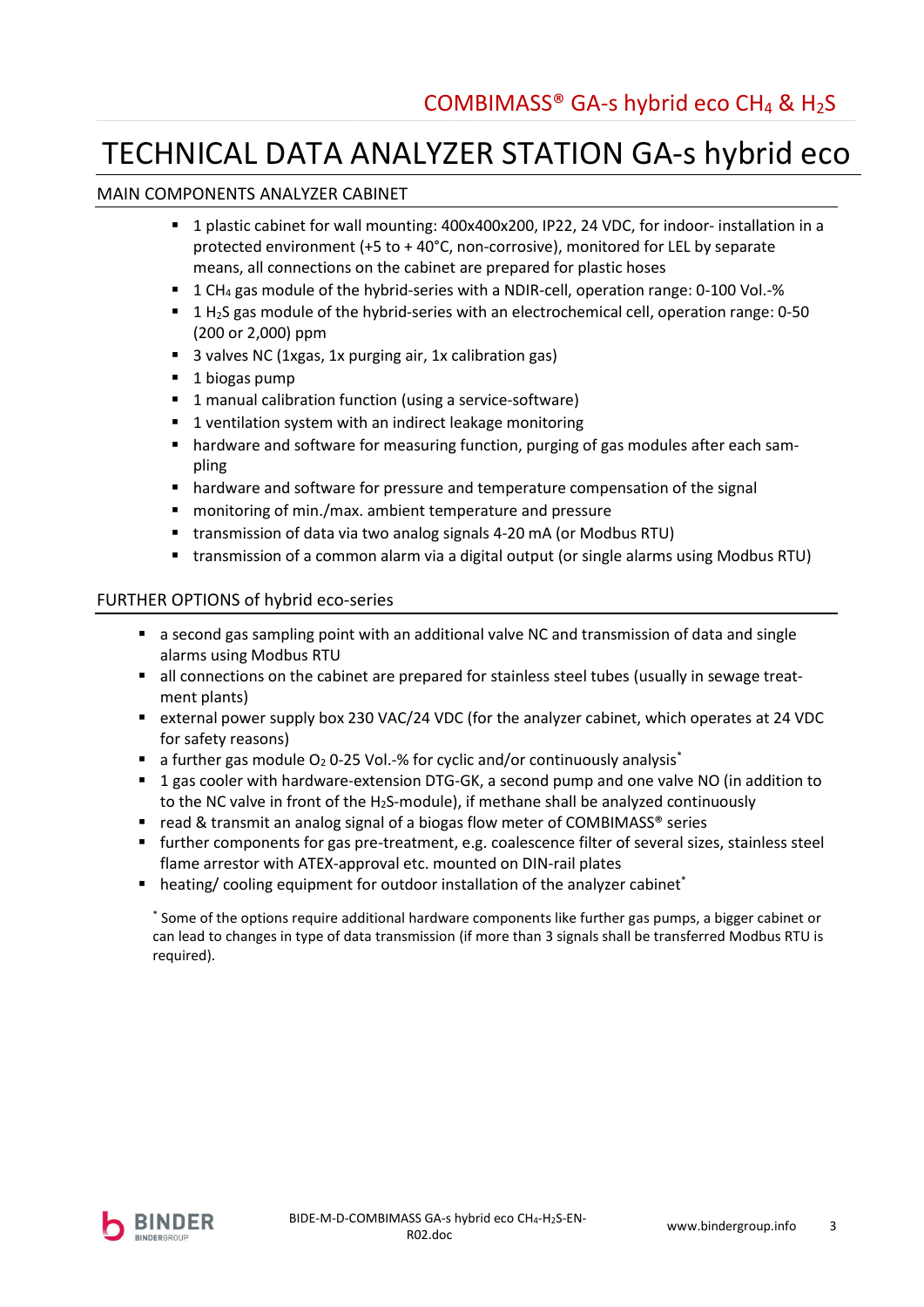## COMBIMASS® GA-s hybrid eco CH<sub>4</sub> & H<sub>2</sub>S

### **TECHNICAL DATA**

| No. of sampling points          | Standard: 1 (can be expanded up to 2)                                                                                                                                                                                                                          |
|---------------------------------|----------------------------------------------------------------------------------------------------------------------------------------------------------------------------------------------------------------------------------------------------------------|
| Ambient conditions              | Indoors, ventilated and monitored for LEL, +5 to +40°C, hu-<br>midity < 80% rel., non-corrosive                                                                                                                                                                |
| Gas properties                  | +5 to +40°C, 10 - 90% rel. humidity                                                                                                                                                                                                                            |
| Protection class                | <b>IP22</b>                                                                                                                                                                                                                                                    |
| Transmission of data and alarms | 1-3 pcs. 4-20 mA analog outputs & 1 digital output<br>or Modbus RTU                                                                                                                                                                                            |
| Flow capacity gas pump          | 500 ml/min (during gas sampling)                                                                                                                                                                                                                               |
| Connection                      | Plastic hoses OD $\emptyset$ 6 mm/ ID $\emptyset$ 4 mm (recommendation:<br>Norprene $\emptyset$ 6.4 mm/ $\emptyset$ 3.2 mm; option PVC or Tygone $\emptyset$<br>6.0 mm/ $\emptyset$ 4.0 mm), option stainless steel $\emptyset$ 6.0 mm/ $\emptyset$ 4.0<br>mm) |

## DESIGN ANALYZER CABINET AND GAS FLOW SCHEME